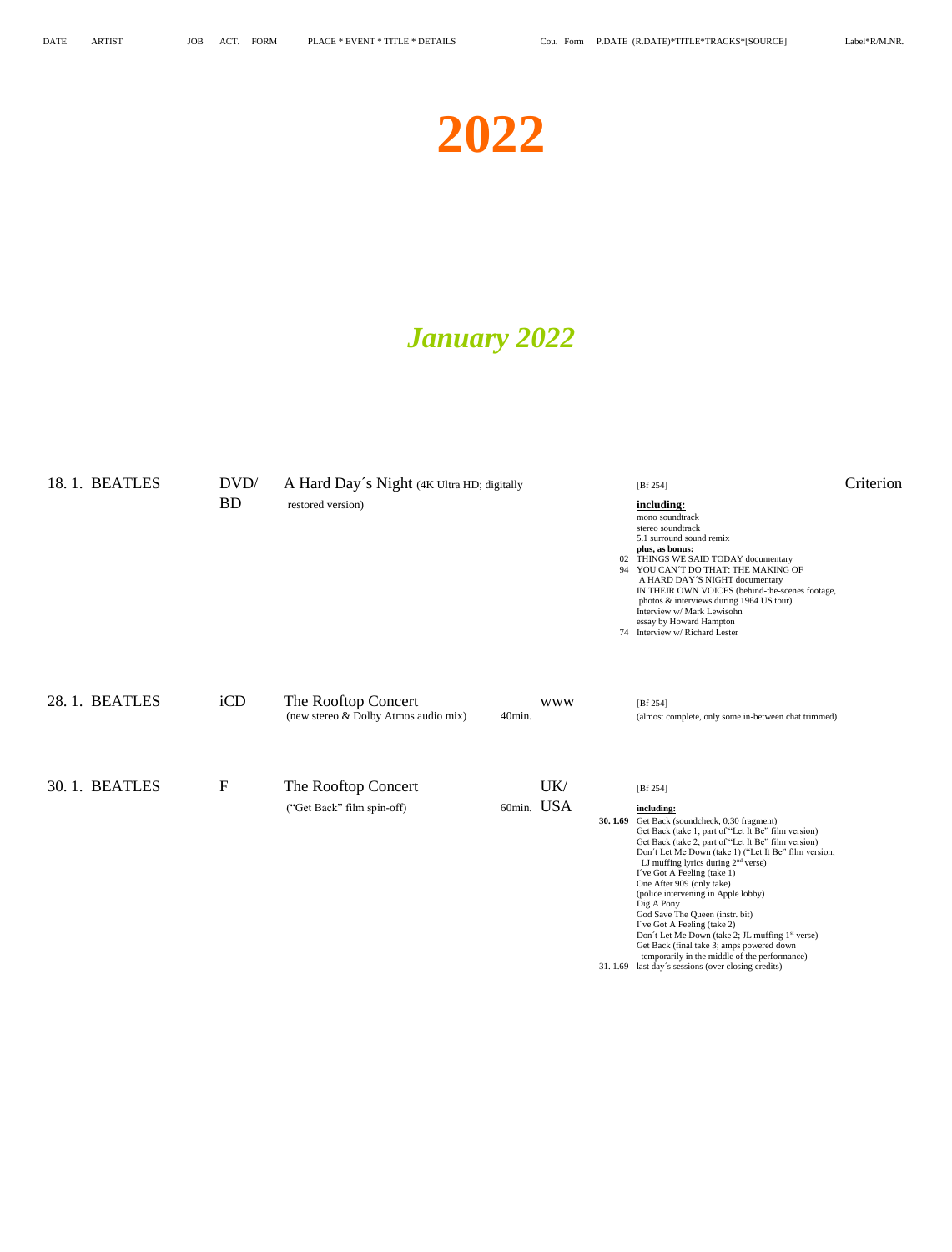# *February 2022*

| 4.2. P.McCARTNEY<br>& Wings | LP  | WILD LIFE (half speed master 50 <sup>th</sup> anniversary<br>reissue; ltd. edition, 180g vinyl)<br>$\ddotsc$ | [Bf 253]                                                 |                                               |
|-----------------------------|-----|--------------------------------------------------------------------------------------------------------------|----------------------------------------------------------|-----------------------------------------------|
| 11.2. Eddie Vedder          | CD  | <b>Earthling</b>                                                                                             | [Bf 254]<br>? Mrs. Mills (w/RS)                          | <b>Republic Recs./</b><br><b>Seattle Surf</b> |
| <b>14.2. R.STARR</b>        | B   | <b>Lifted: Fab Images and Memories</b><br>of my Life with The Beatles<br><b>from Across The Universe</b>     | [Bf 254]                                                 | Julien's<br><b>Auctions</b>                   |
| 15.2. BEATLES               | wTX | "The Beatles And India" (streamed on Britbox)<br><b>USA</b>                                                  | [Bf 254]                                                 |                                               |
| 25. 2. Various Artists      | 4CD | Now That's What I Call 12" 80s:<br>Remixed                                                                   | [Bf 254]<br>87 Once Upon A Long Ago (extended mix; 6:06) |                                               |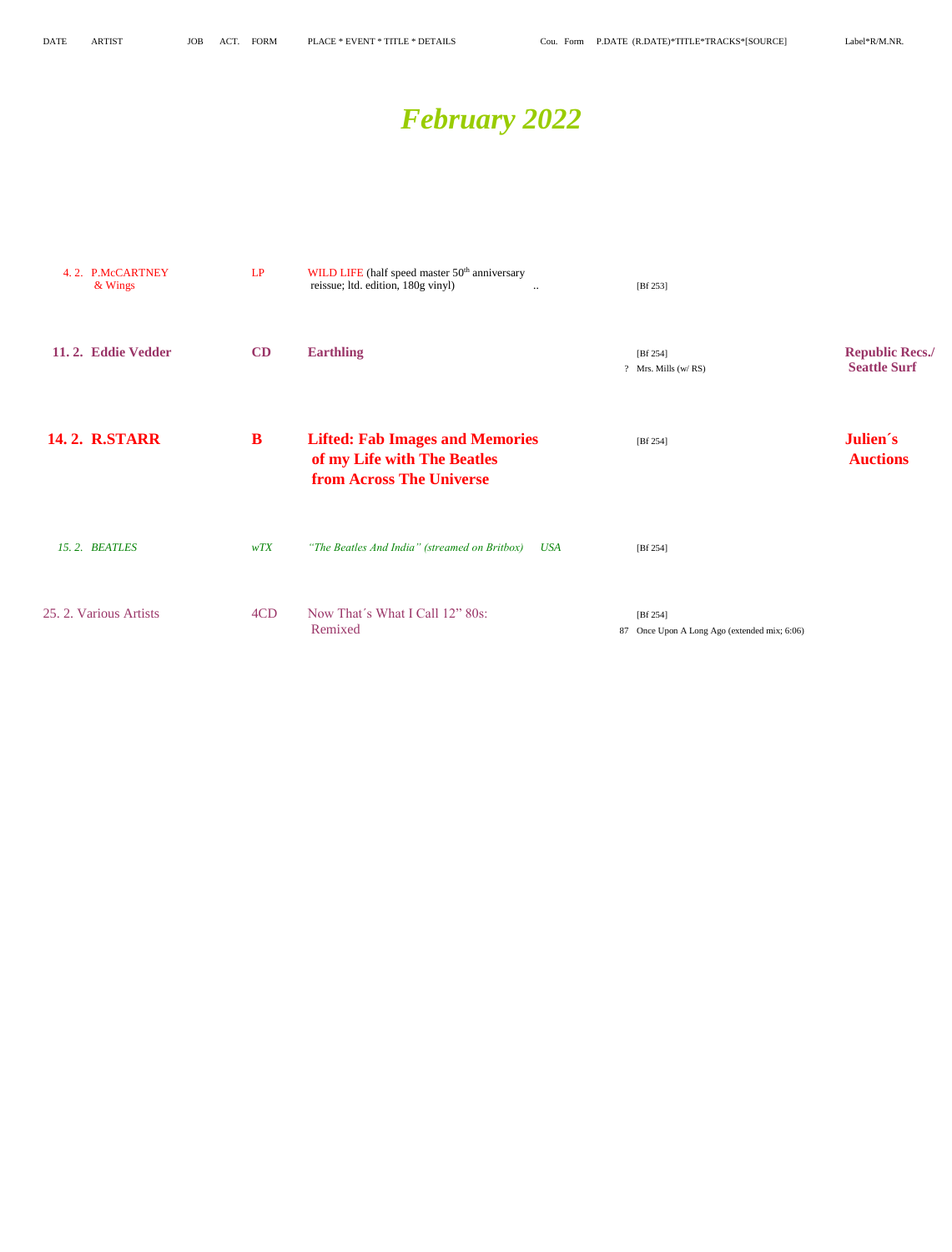## *March 2022*

| <b>18.3. Colin Hay</b> | <b>CD</b> | <b>Now And Evermore</b> | [Bf 254]<br>? Now And Evermore (w/RS) |
|------------------------|-----------|-------------------------|---------------------------------------|
| 25.3. Michael Bublé    | CD        | <b>Higher</b>           | [Bf 254]<br>? My Valentine (w/ PM)    |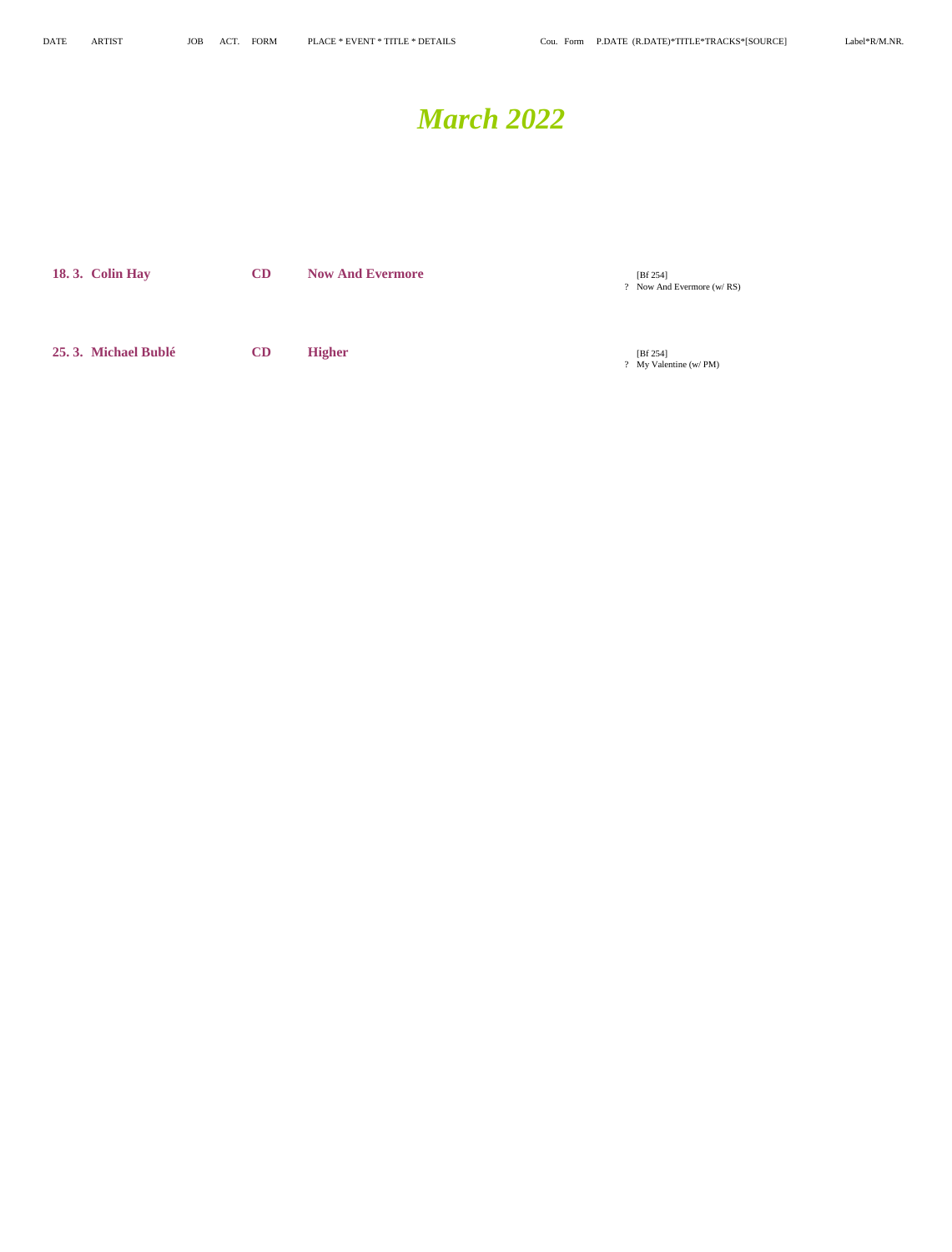# *April 2022*

**15. 4. Edgar Winter CD Brother Johnny** 

? Stranger (w/ RS)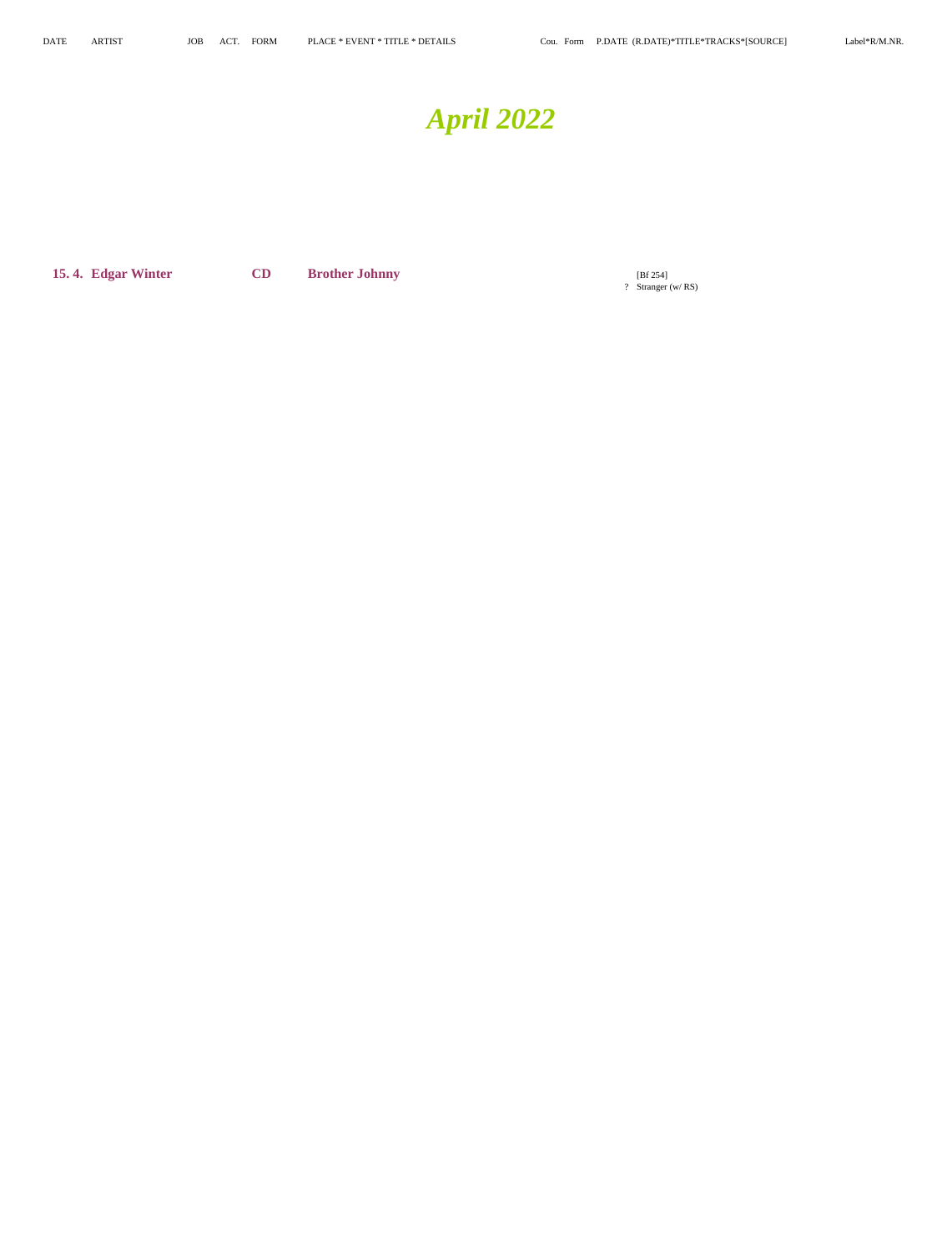# *May 2022*

| 6.5. Umoza Music Project                            | CD          | <b>Home</b>                               | [ $Bf 254$ ]<br>? Home $(w/PM)$           |
|-----------------------------------------------------|-------------|-------------------------------------------|-------------------------------------------|
| 28.5. R.STARR &<br><b>All Starr Band</b>            | <b>live</b> | Rama (ON)/Casino Rama                     | [Bf 254]                                  |
| <b>30.5. R.STARR &amp;</b><br><b>All Starr Band</b> | <b>live</b> | Canandaigua (NY)/CMAC                     | [ $Bf 254$ ]                              |
| [31.5. R.STARR $\&$<br><b>All Starr Band</b>        | <b>live</b> | <b>Asbury Park (NJ)/Paramount Theatre</b> | [Bf 249; BIM 10-21; # Bf 254: cancelled!] |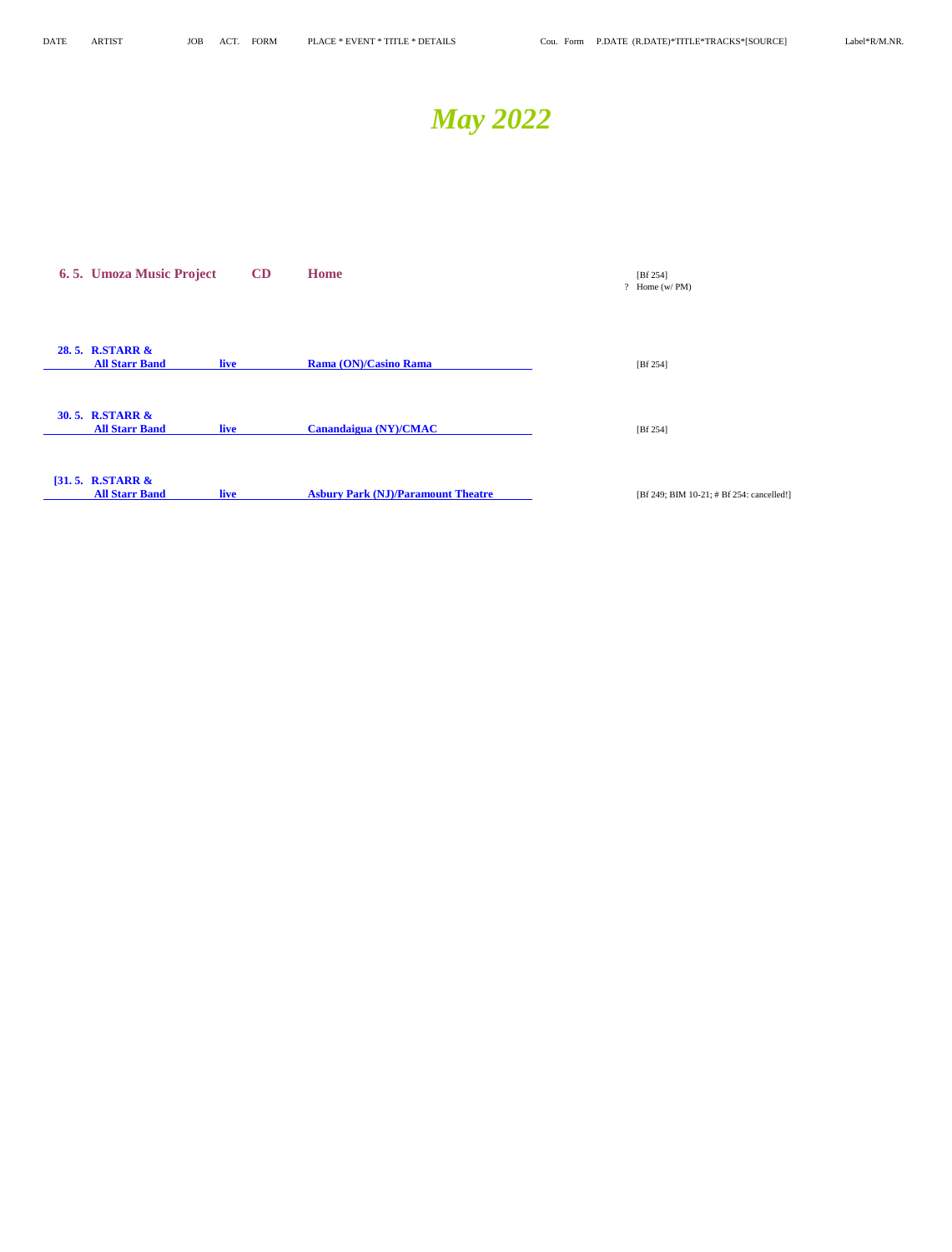## *June 2022*

| <b>R.STARR &amp;</b>                     |      |                                                                    |                         |
|------------------------------------------|------|--------------------------------------------------------------------|-------------------------|
| <b>All Starr Band</b>                    | live | Rama (ON)/Rama Casino                                              | [Bf 243]                |
|                                          |      |                                                                    |                         |
|                                          |      |                                                                    |                         |
| 2.6. R.STARR &<br><b>All Starr Band</b>  | live | <b>Boston (MA)/Boch Center Wang Theatre</b><br>(w/ Avett Brothers) | [Bf 249.254; BIM 10-21] |
|                                          |      |                                                                    |                         |
|                                          |      |                                                                    |                         |
| 3.6. R.STARR &                           |      |                                                                    |                         |
| <b>All Starr Band</b>                    | live | <b>Worcester (MA)/Hanover Theater</b>                              | [Bf 254]                |
|                                          |      |                                                                    |                         |
|                                          |      |                                                                    |                         |
| <b>4.6. R.STARR &amp;</b>                | live | <b>Gilford (NH)/Bank of NH Pavilion</b>                            |                         |
| <b>All Starr Band</b>                    |      | (w/Avett Brothers)                                                 | [Bf 243.254; BIM 10-21] |
|                                          |      |                                                                    |                         |
|                                          |      |                                                                    |                         |
| <b>6.6. R.STARR &amp;</b>                |      |                                                                    |                         |
| <b>All Starr Band</b>                    | live | <b>New York City (NY)/Beacon Theater (I)</b>                       | [Bf 249.254; BIM 10-21] |
|                                          |      |                                                                    |                         |
|                                          |      |                                                                    |                         |
| <b>7.6. R.STARR &amp;</b>                |      |                                                                    |                         |
| <b>All Starr Band</b>                    | live | <b>New York City (NY)/Beacon Theater (II)</b>                      | [Bf 249.254; BIM 10-21] |
|                                          |      |                                                                    |                         |
|                                          |      |                                                                    |                         |
| 8.6. R.STARR &                           |      |                                                                    |                         |
| <b>All Starr Band</b>                    | live | <b>New York City (NY)/Beacon Theater (III)</b>                     | [Bf 249.254; BIM 10-21] |
|                                          |      |                                                                    |                         |
|                                          |      |                                                                    |                         |
| 10.6. R.STARR &                          |      |                                                                    |                         |
| <b>All Starr Band</b>                    | live | <b>Red Bank (NJ)/Count Basie Theatre</b>                           | [Bf 249.254; BIM 10-21] |
|                                          |      |                                                                    |                         |
|                                          |      |                                                                    |                         |
| 11.6. R.STARR &                          |      |                                                                    |                         |
| <b>All Starr Band</b>                    | live | <b>Easton (PA)/State Theatre</b>                                   | [Bf 249.254; BIM 10-21] |
|                                          |      |                                                                    |                         |
|                                          |      |                                                                    |                         |
| 12.6. R.STARR &<br><b>All Starr Band</b> |      | <b>Providence (RI)/Performing Arts Center</b>                      |                         |
|                                          | live |                                                                    | [Bf 249.254; BIM 10-21] |
|                                          |      |                                                                    |                         |
|                                          |      |                                                                    |                         |
| 14.6. R.STARR &<br><b>All Starr Band</b> | live | <b>Baltimore (MD)/Modell Lyric Theatre (I)</b>                     | [Bf 249.254; BIM 10-21] |
|                                          |      |                                                                    |                         |
|                                          |      |                                                                    |                         |
| 15.6. R.STARR &                          |      |                                                                    |                         |
| <b>All Starr Band</b>                    | live | <b>Baltimore (MD)/Modell Lyric Theatre (II)</b>                    | [Bf 249.254; BIM 10-21] |
|                                          |      |                                                                    |                         |
|                                          |      |                                                                    |                         |
| 17.6. R.STARR &                          |      |                                                                    |                         |
| <b>All Starr Band</b>                    | live | <b>Lenox (MA)/Tanglewood</b>                                       | [Bf 249.254; BIM 10-21] |
|                                          |      |                                                                    |                         |
|                                          |      |                                                                    |                         |
| <b>18.6. R.STARR &amp;</b>               |      |                                                                    |                         |
| <b>All Starr Band</b>                    | live | <b>Pittsburgh (PA)/PPG Paints Arena</b>                            | [Bf 249.254; BIM 10-21] |
|                                          |      |                                                                    |                         |

**19. 6. R.STARR &**

**<u>live</u> <b>Philadelphia (PA)/Metropolitan Opera House** [Bf 249.254; BIM 10-21]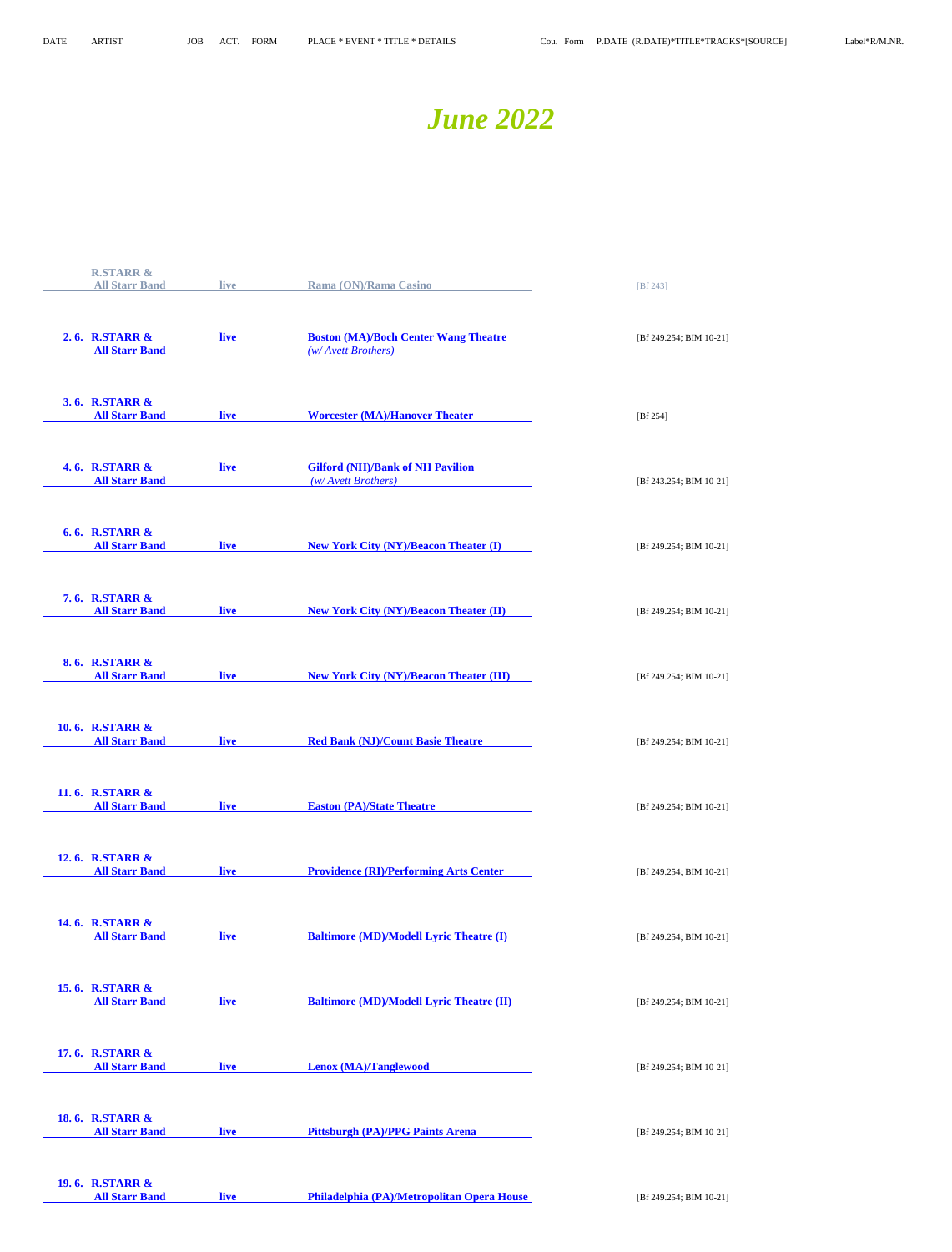| [21.6. RSTARR &<br><b>All Starr Band</b> | <b>live</b> | <b>Atlanta (GA)/Cobb Energy Centre (I)</b>      | [Bf 249; BIM 10-21; # Bf 254: cancelled!] |
|------------------------------------------|-------------|-------------------------------------------------|-------------------------------------------|
| 21.6. R.STARR &<br><b>All Starr Band</b> | <b>live</b> | <b>Richmond (VA)/Credit Union Live</b>          | [ $Bf 254$ ]                              |
| 22.6. R.STARR &<br><b>All Starr Band</b> | <b>live</b> | <b>Atlanta (GA)/Cobb Energy Centre (II)</b>     | [Bf 249.254; BIM 10-21]                   |
| 24.6. R.STARR &<br><b>All Starr Band</b> | live        | <b>St. Augustine (FL)/Amphitheatre</b>          | [Bf 249.254; BIM 10-21]                   |
| 25.6. R.STARR &<br><b>All Starr Band</b> | <b>live</b> | <b>Hollywood (FL)/Seminole Hard Rock Casino</b> | [Bf 249.254; BIM 10-21]                   |
| 26.6. R.STARR &<br><b>All Starr Band</b> | <b>live</b> | <b>Clearwater (FL)/Ruth Eckerd Hall</b>         | [Bf 249.254; BIM 10-21]                   |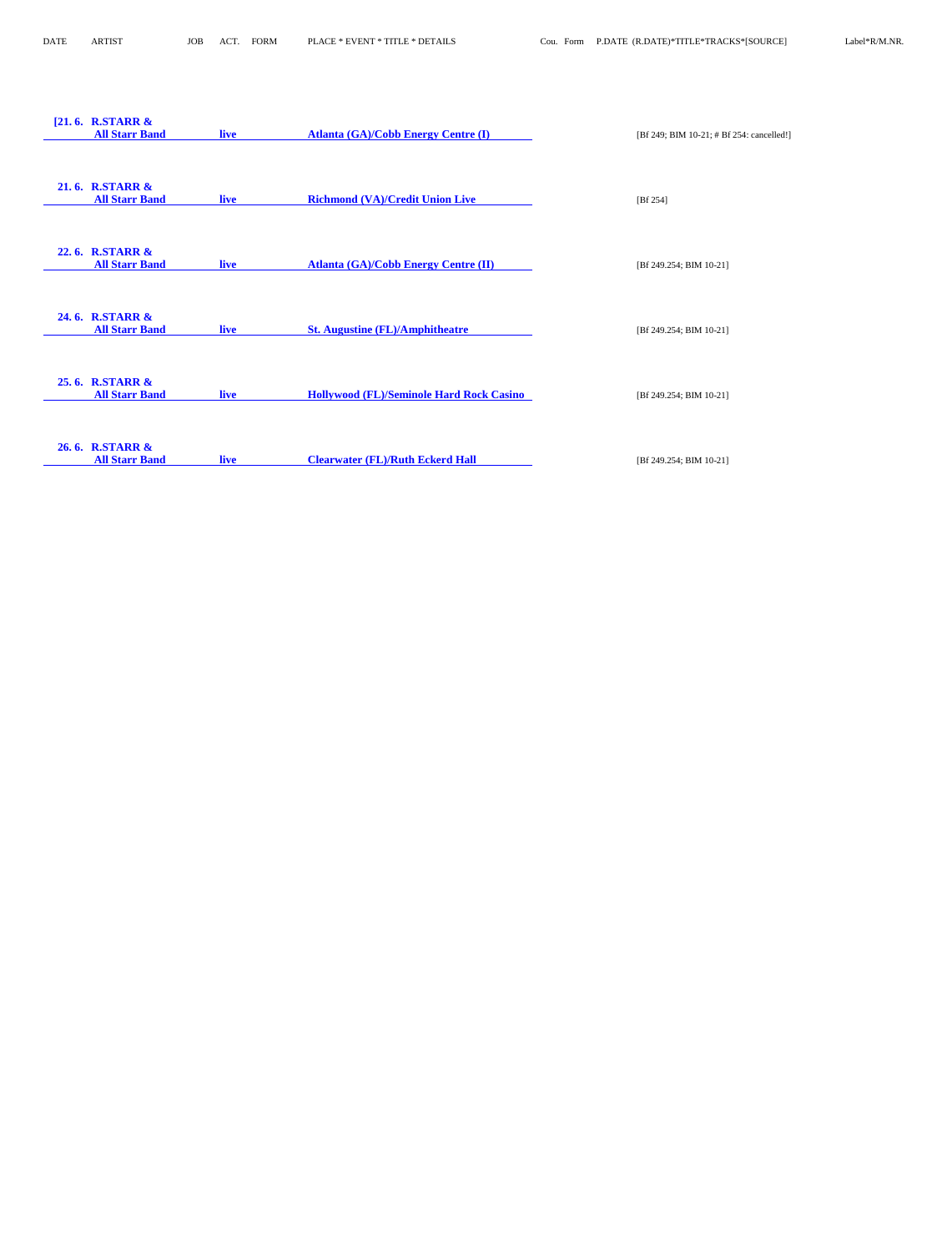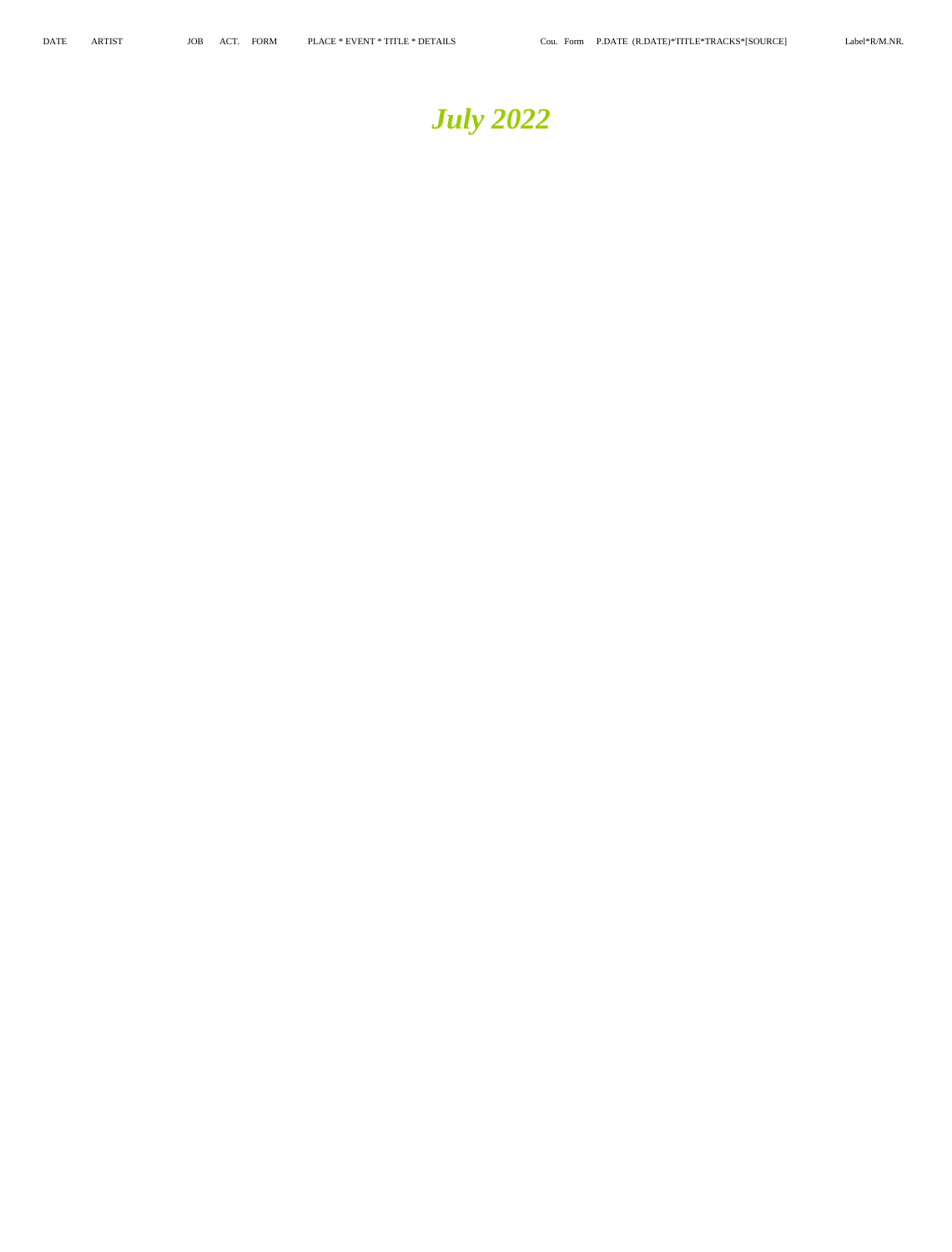# *August 2022*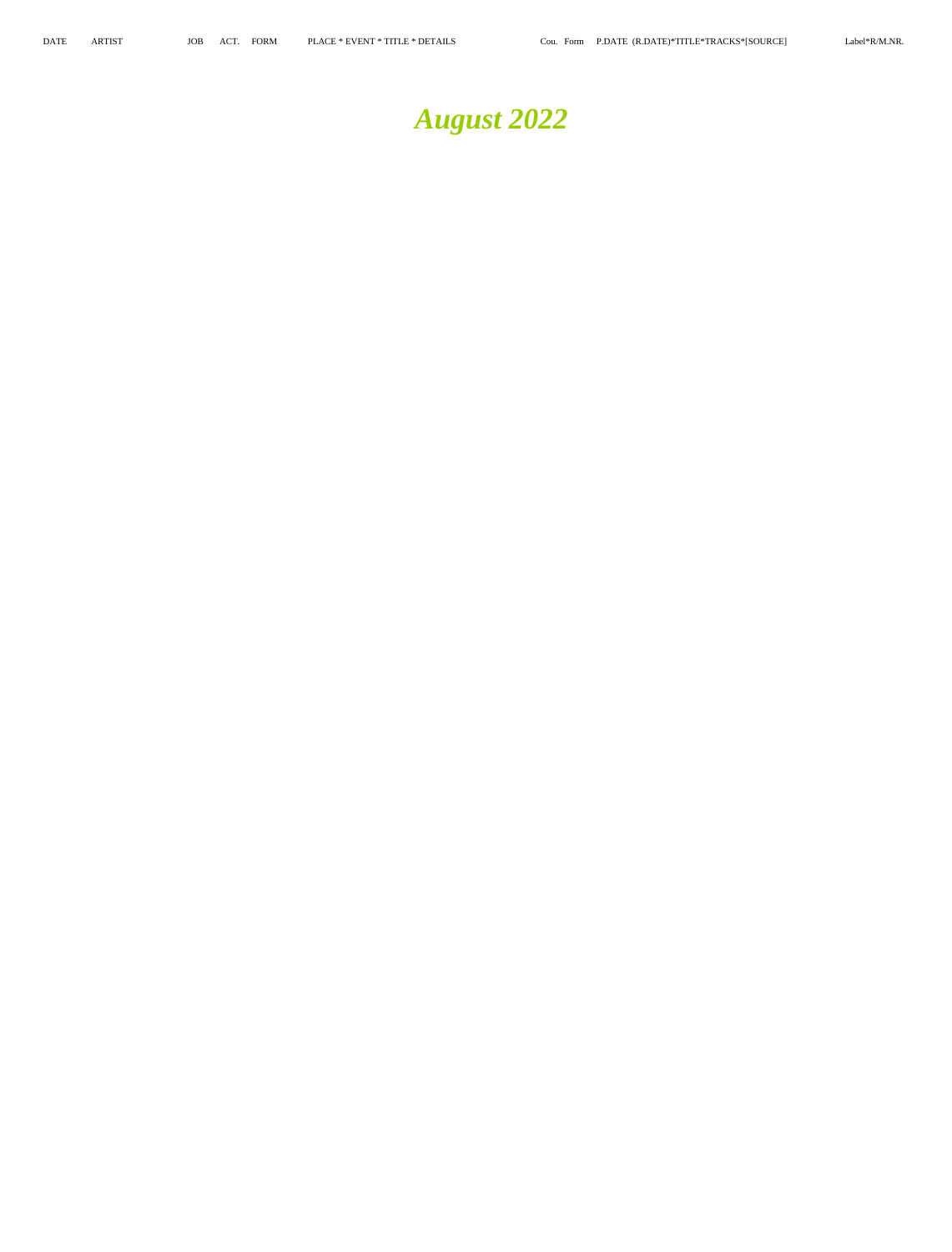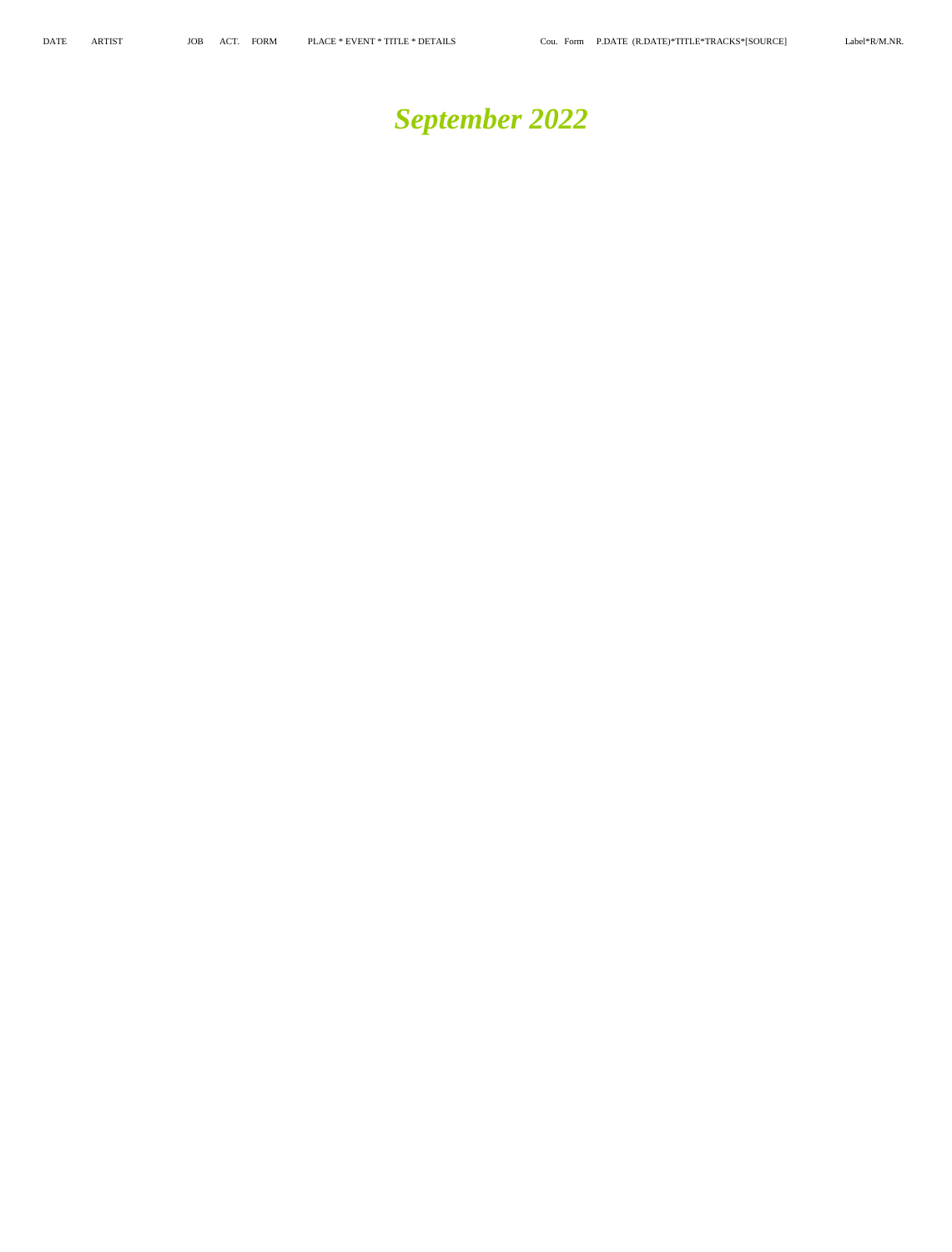## *October 2022*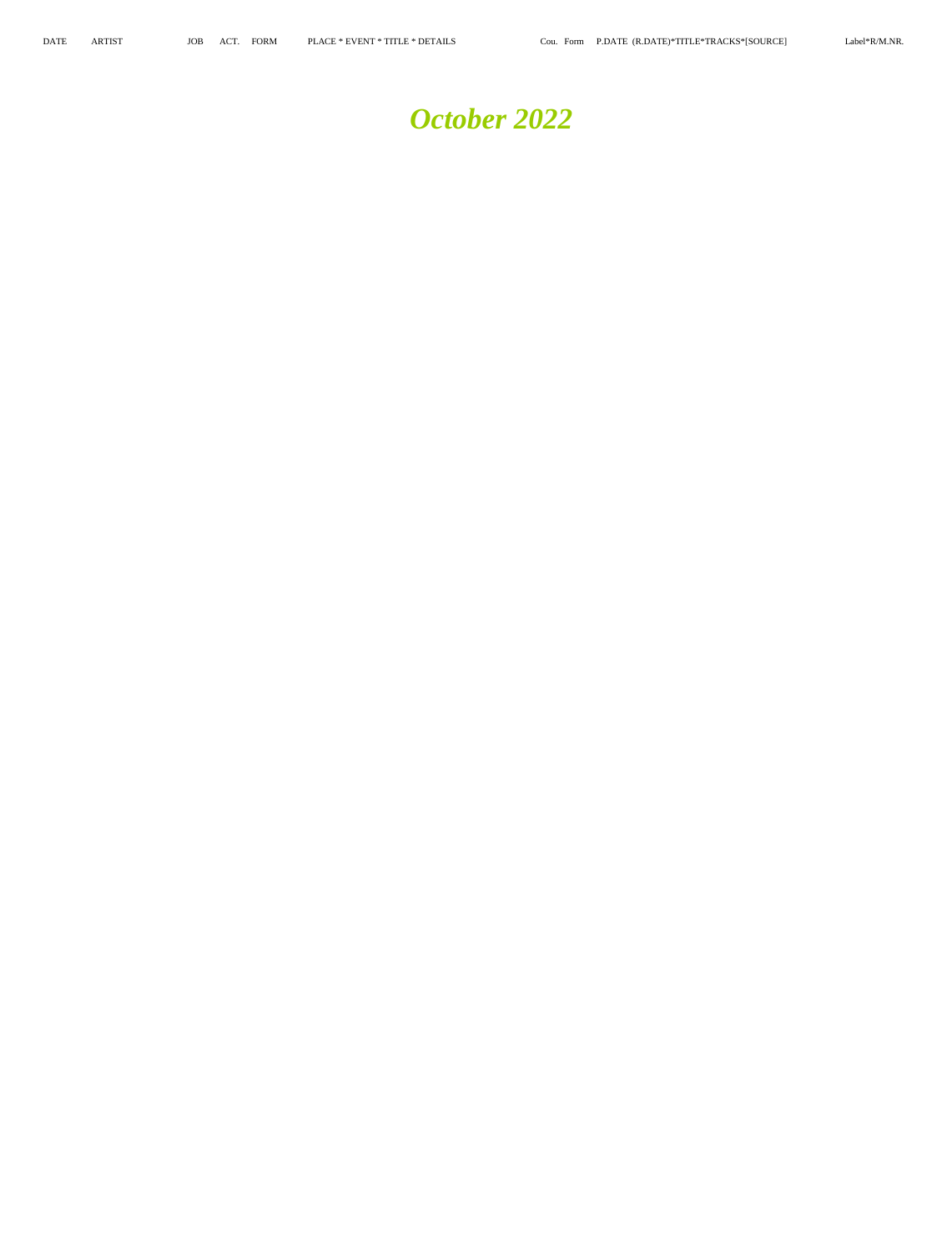## *November 2022*